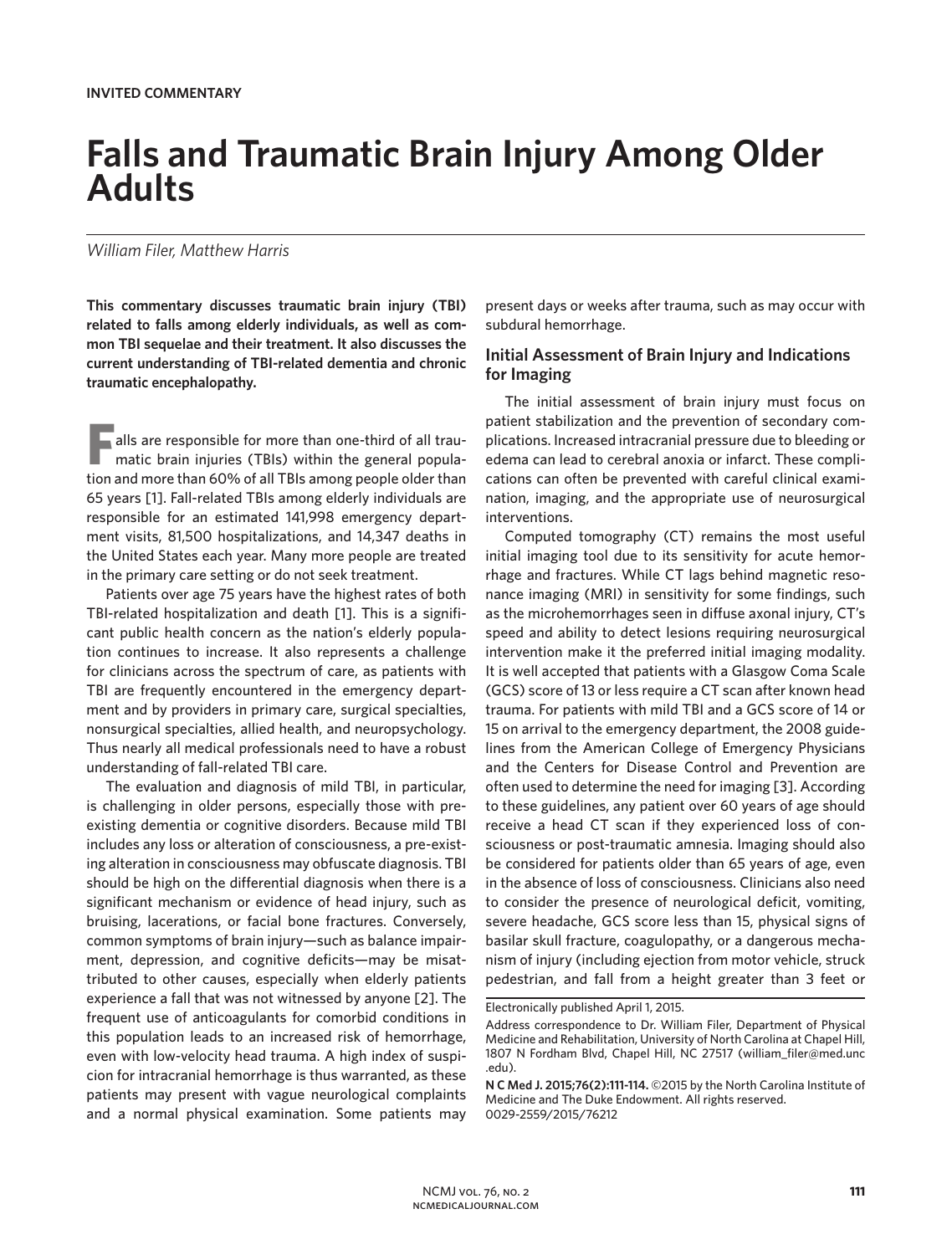*Herbert sidebar*

5 stairs). In an Australian study of hospitalizations related to TBI, the most likely initial imaging finding was subdural hemorrhage (42.9%). Traumatic subarachnoid hemorrhage was seen in 12.7% of patients, and concussive injury was noted in 24.1% [4].

It should be noted that a normal CT scan cannot completely rule out extra-axial hemorrhage or a structural brain injury. MRI with susceptibility weighted images and diffusion

tensor imaging are more sensitive for hemorrhagic and nonhemorrhagic axonal injury, respectively [5]. Furthermore, ongoing research is needed to establish the role of functional neuroimaging as well as that of serum biomarkers.

## **Rehabilitation of Elderly Patients with TBI**

Common symptoms following TBI include cognitive impairment, fatigue, vestibular disequilibrium, sleep-wake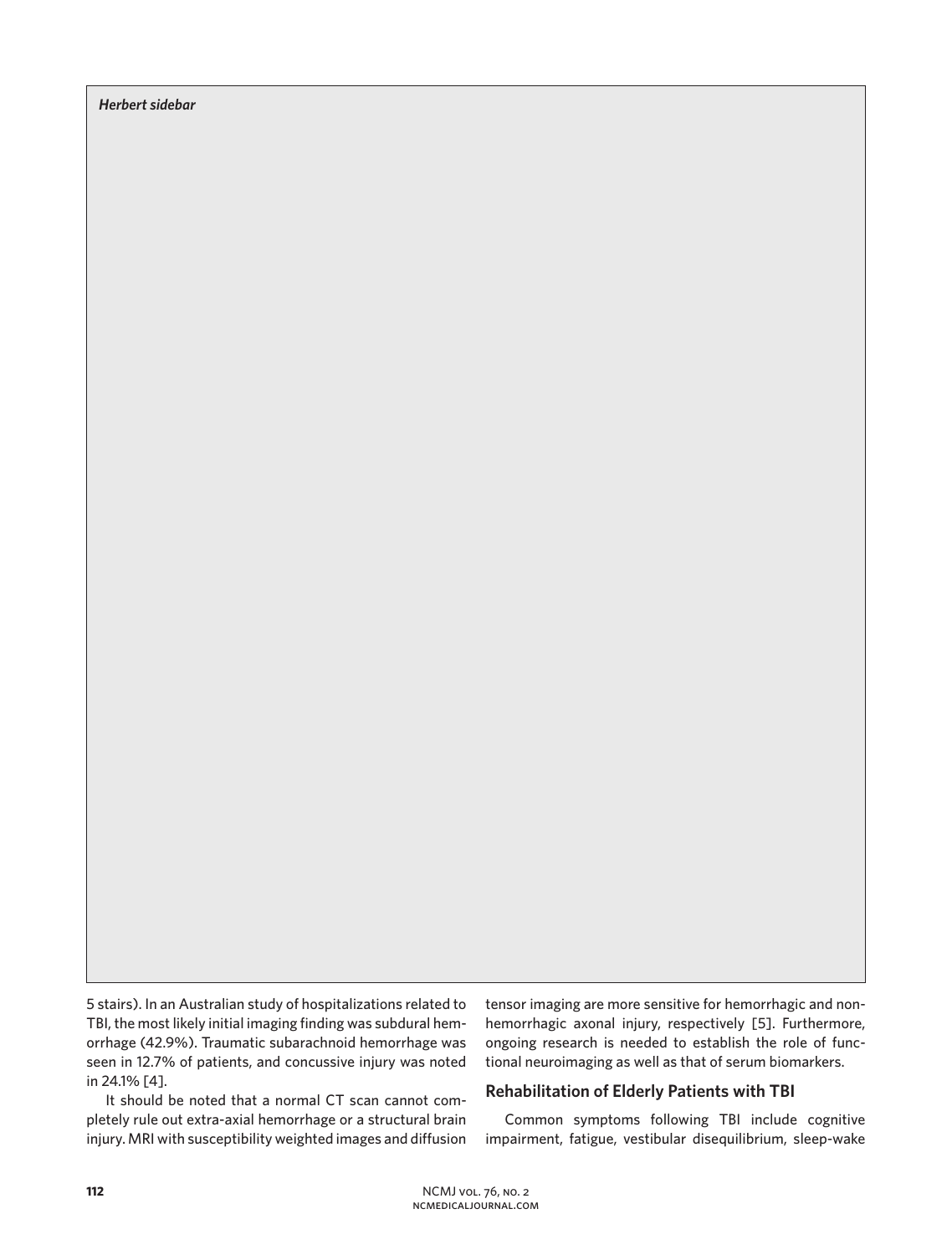cycle impairment, psychiatric and behavioral disturbances, headaches, and vision and hearing changes. More severe TBI may also be associated with weakness, muscle spasticity, dysphagia, seizures, speech impairment, and hormone and electrolyte changes. In addition, it is common for patients with severe TBI to experience confusion, agitation, and combativeness—particularly when emerging from a comatose state. Secondary complications can include cerebral infarct due to increased intracranial pressure, hydrocephalus, and injuries from additional falls.

Management of symptoms following TBI presents unique challenges in elderly patients. For example, tricyclic antidepressants—which are commonly used in the treatment of post-traumatic headache—may lead to complications in elderly patients due to anticholinergic side effects. Likewise, medications commonly used to treat muscle spasticity may lead to sedation. In fact, elderly patients with TBI should be presumed to be more sensitive to any centrally acting medication. In particular, benzodiazepines and typical antipsychotics such as haloperidol should be avoided due to evidence that they impair recovery from TBI [6].

As budgetary constraints sometimes preclude one-onone care in hospitals and nursing facilities, there is danger that potentially harmful sedatives will be used as a means of behavioral control. The use of enclosure beds and patient restraints are appropriate in some cases, but they are wrought with ethical concerns. An alternative is hospital sitters, who stay with patients and can help to keep them calm, but we lack evidence-based guidelines to support the use of such personnel. Several studies have failed to show that hospital sitters prevent falls or are cost-effective, and assigning hospital sitters to elderly patients may contribute to staffing shortages in other areas of the unit [7]. However, the question of whether hospital sitters are beneficial needs to be addressed in the brain injury population, especially because symptoms of confusion, restlessness, and poor balance are often present in patients with minimal strength impairment. Clinicians should not underestimate the value of a trusted family member's presence in the redirection of an agitated patient, and facility visitation policies should allow spouses and other visitors to fulfill this role.

Fall prevention is of paramount importance in the recovery from TBI. This is of even greater consequence among patients with intracranial hemorrhage or recent craniectomy, in whom a repeat fall can be disastrous. In addition to reducing polypharmacy, it is important to address any physical weakness, coordination impairment, or vestibular dysfunction with an appropriately tailored physical therapy program. Symptoms of orthostasis and the presence of comorbidities such as polyneuropathy, vision impairment, or benign paroxysmal positional vertigo must also be considered and addressed. Home assessment and modifications may be indicated near the time of discharge.

Given the complex medical, behavioral, physical, and cognitive sequelae of TBI, a multidisciplinary approach to

treatment is often indicated. Acute inpatient rehabilitation facilities offer physical therapy, occupational therapy, speech therapy, rehabilitation nursing, and neuropsychological services. However, changes in Medicare reimbursement have resulted in stricter admission standards for acute inpatient rehabilitation facilities and have increasingly emphasized reducing length of stay and discharging patients home from the acute inpatient rehabilitation setting.

In comparing 2 studies from the TBI Model Systems Project over the 10-year period 1996–2006, average length of stay in an inpatient rehabilitation facility for older patients with TBI (mean age of 67 years) plunged by nearly 70%, from 56 days to 19 days. Patients in the earlier study were admitted with lower overall functional status as measured by the Functional Independence Measure (FIM) scale, and they were discharged with higher functional status (see Table 1). Presumably, many of these lower-functioning patients are now discharged directly to nursing facilities, where they receive less therapy, nursing care, and physician oversight [8, 9]. The impact of these changes on patient outcomes is unknown, and more research is needed to better guide these practices and policies.

## **Dementia, Chronic Traumatic Encephalopathy, and Chronic Sequelae of TBI**

A growing body of evidence shows that there is a correlation between prior brain injury and subsequent development of dementia, but interpretation of these data is often difficult due to the presence of covariates such as drug and alcohol abuse or underlying medical conditions. Nonetheless, it appears that prior brain injury is a risk factor for dementia, with evidence of both higher frequency and younger onset. A recent cohort study of 825,816 men completing mandatory Swedish military service showed that a history of TBI increased risk of young-onset dementia at an average follow-up time of 33 years; this correlation was present even after controlling for covariates such as premorbid cognitive function, alcohol intoxication, blood pressure, depression, and socioeconomic status [10].

Another recent study in California compared TBI patients age 55 years and older versus non-TBI trauma patients who presented to emergency departments. They found that

| TABLE 1.<br><b>Changing Trends in Inpatient Rehabilitation for Older Adults</b><br><b>With Traumatic Brain Injury</b> |                |                                             |
|-----------------------------------------------------------------------------------------------------------------------|----------------|---------------------------------------------|
|                                                                                                                       | $1996^{\circ}$ | 2006 <sup>b</sup><br>$(n = 50)$ $(n = 267)$ |

|                                                                                                                                                                  | רטשפו<br>$(n = 50)$ | zuub"<br>$(n = 267)$ |
|------------------------------------------------------------------------------------------------------------------------------------------------------------------|---------------------|----------------------|
| Mean age, in years (SD)                                                                                                                                          | 66.8 (9.2)          | 66.6(9.0)            |
| Rehabilitation length of stay, in days                                                                                                                           | 56.0                | 18.8                 |
| <b>Admission FIM</b>                                                                                                                                             | 52.2                | 53.6                 |
| Discharge FIM                                                                                                                                                    | 90.6                | 87.8                 |
| Percent of patients discharged to community                                                                                                                      | 82%                 | 81%                  |
| Notes. FIM, Functional Independence Measure; SD, standard deviation.<br><b>aData are from Cifu et al [8].</b><br><b><i>b</i>Data are from Frankel et al [9].</b> |                     |                      |